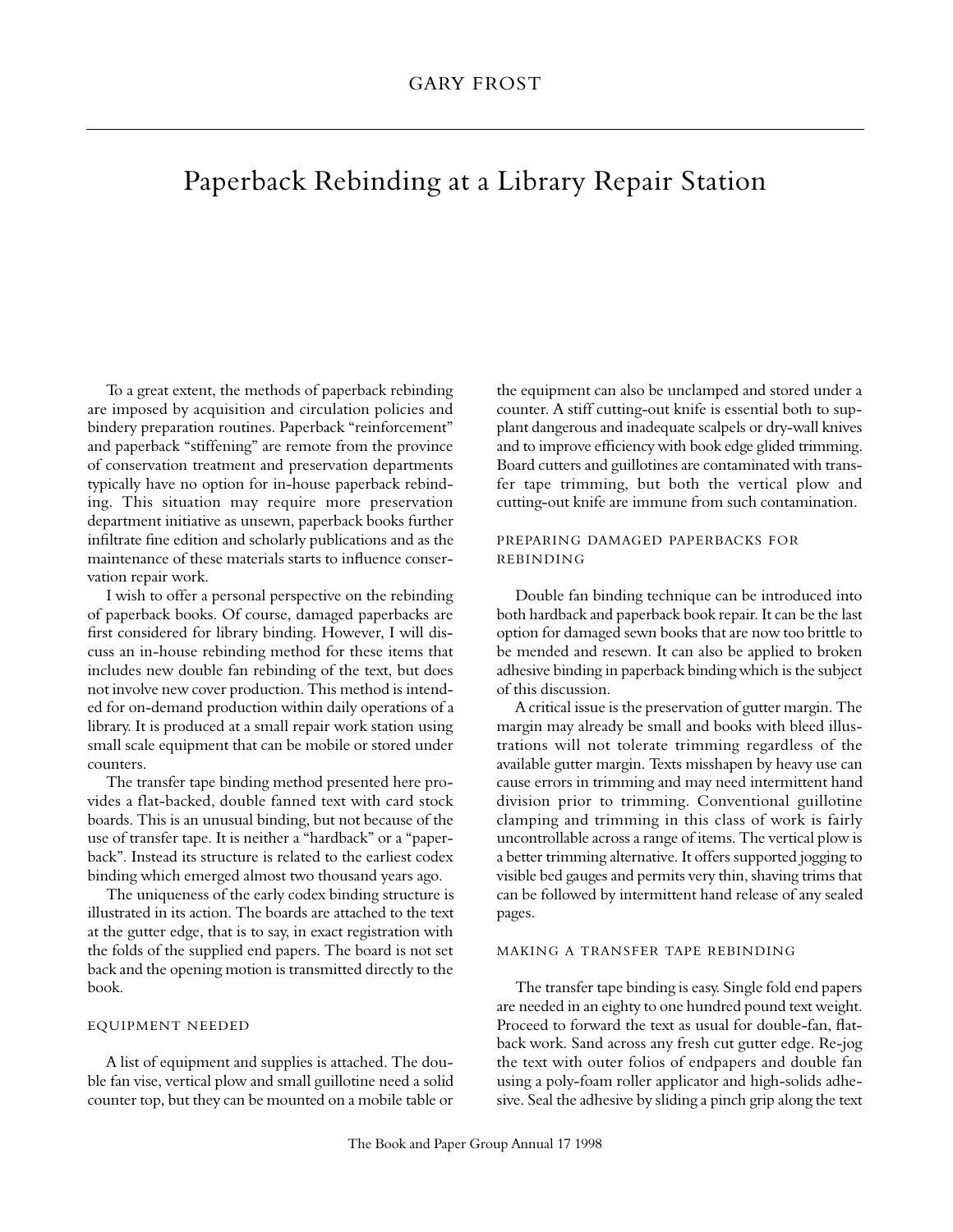back. Apply and rub down a cambric that extends onto the pastedowns. Follow this with a docile paper lining the width of the text back. Season the freshly adhered texts between stacked wooden press boards.

The tape covered boards should be prefabricated prior to a work request. Prefabrication should be extended to all possible aspects of this rebinding method to assure the quickest turn-around. A suggested transfer tape for the boards is 3M 465 or 924 in a an eight inch width. These tapes release an unsupported film of adhesive from a paper carrier. Their bond is stable and the adhesive is an inert acrylic. The boards can be produced from .20 tan card stock in an 8" x 10" working stock. Using a divider, mark 7 mm from the long edge at either end of the cards. This will indicate the gutter set-back of the transfer tape film.

Working on a clean table, roll out sufficient tape and lay down a number of the cards. Make the first contact along the gutter edge matching the tape edge to the 7 mm marks. The tack is immediate and the card must be laid down carefully. Trim out the cards using a cutting-out knife, releasing them from the tape roll.

Now apply tape to the other side of the cards. In this application contact the card flush along the gutter edge. Again release the tape faced cards using the cutting out knife. Then make a score cut through the release paper about .5 cm from the set-back tape edge along the gutter. Make this score by eye. This is a "hanging-in" strip that will enable an adjustable gloving of the wrapper cover to the text. The resulting card is a production size to accommodate books in the nine by seven range. Larger production board sizes are possible with multiple tape applications.

Now bond the boards to the double fanned text. It is completely satisfactory to pitch the board on by eye, removing the release layer opposite the set-back side, and aligning the gutter edge of the board exactly to the back of the text. Also align the board to the right (head or tail) edge of the text. Lay the board down carefully and seal it to the book with hand pressure. Flip the book and bond on the other board. Now trim out the overlapping card edges using the stiff cutting-out knife gliding along the book edges. It is not necessary to use a straight edge.

The spine and joints of the wrapper cover should be reinforced with a paper lining. Tear out any loose layers of paper from the spine area of the cover and bond in a light weight paper that extends well over the joint area. After pressing establish a reverse joint crease 8 mm back from the spine creases using a straight edge and folder. Attach the wrapper cover to the text beginning with the upper or front cover. Peal away the release paper from the gutter hanging-in strip. Position the cover to the book and seal it to the exposed tape strip. Turn the book over, expose the back tape strip and tightly wrap the cover around. Any short fall of the cover should then appear on the back. If

satisfied with the fit, peel out the remaining release sheets and rub down the cover. Corner rounding at the foredge will toughen the finished rebinding.

# ADVANTAGES OF THE TRANSFER TAPE BINDING

The in-boards construction of the transfer tape binding eliminates case making and casing-in. Also eliminated is costly equipment such as presses and casing boards. No drying time is needed and the covers are not influenced by humidity. The waterless process of the transfer tape binding eliminates much bindery maintenance and clean-up associated with liquid adhesive. The transfer tape construction also permits stock piling of prefabricated cards which are immediately available for use on a given item.

The finished binding is attractive and will not sag on the shelf. The binding lies flat beside a key board or face down on a copier. The spine of the cover is not distorted by the opening action and spine labels remain adhered and undamaged. The finished binding is lighter and more compact than case binding and the printed wrapper cover is salvaged for its intended use eliminating the need for any label making or stamping.

It is best to think of this work outside of bindery conventions. The transfer tape binding assembly involves packaging skills and accurate, quick handling of prefabricated components. This work could be done near the circulation desk or in a corner of the stacks. At the same time, transfer tape binding is rewarding and meaningful. It recreates a structure that disappeared over a thousand years before the advent of printing. This archetype of the first codex book which was invented by north and eastern African cultures and craft workers, can now be returned to use in a different, digital era.

# EQUIPMENT AND SUPPLIES FOR A PAPERBACK WORK STATION

#### **EQUIPMENT**

1) Peter Jermann "Fan Gluing Press", Gaylord Bros., P.O.Box 4901 Syracuse, NY, 13221, 1-800-643-6307.

2) Louet Vertical Plow, TALAS, 568 Broadway, Suite 107, New York, NY, 10012, 212/219/0770. (for trimming off damaged adhesive binding)

3) Martin Yale, 7000e 12" table-top cutter, 251 Wedcor Avenue, Wabash, IN, 46992, 219-563-0641. (for production of endpapers)

#### **TOOLS**

1) edge gilding cutting-out or "paper knife" knife, Bookbinder's Warehouse, 908-264-0306

2) Teflon folder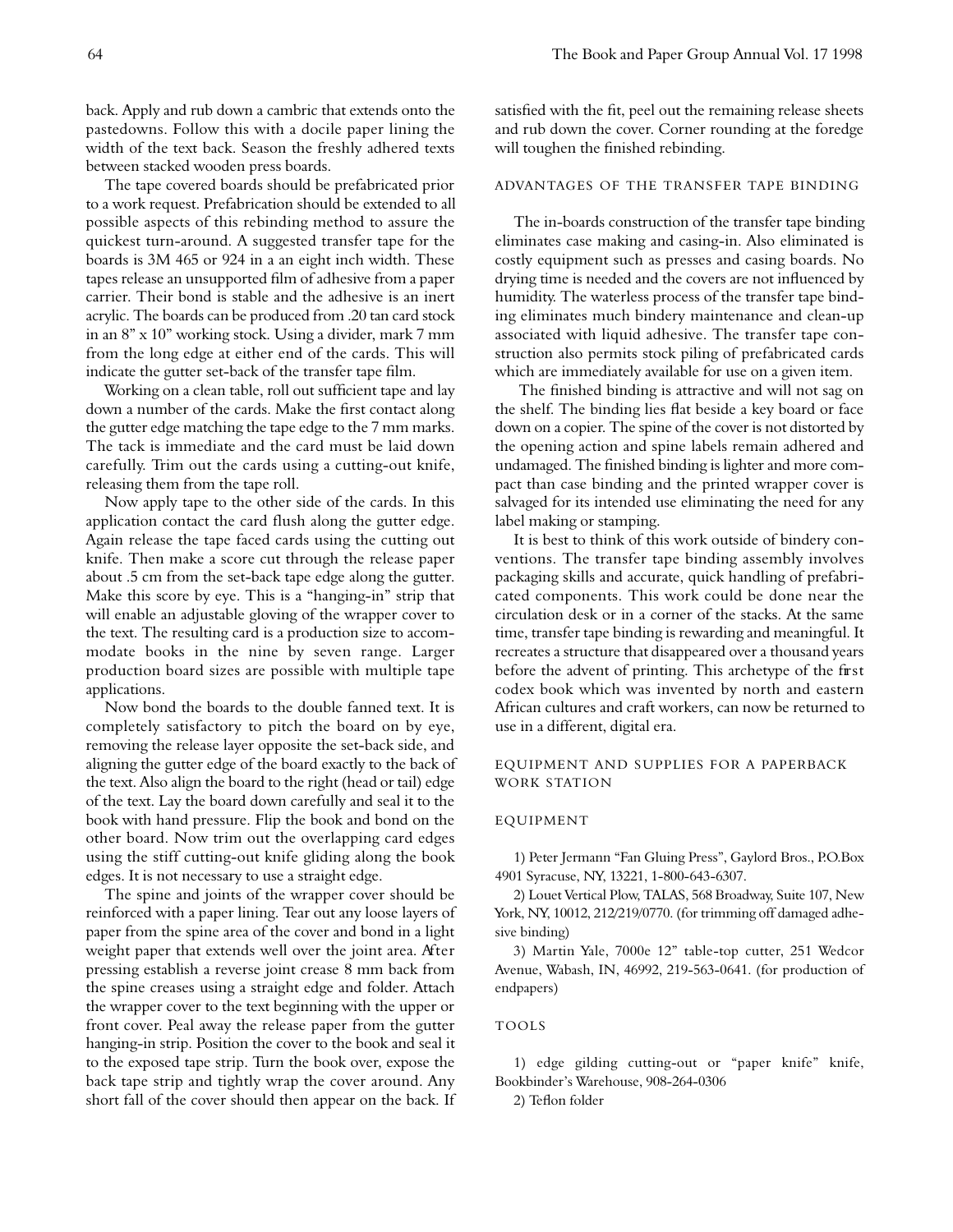## **MATERIALS**

1) 0.20 file folder stock, Conservation Resources International, 8000-h Forbes Place, Springfield, VA, 22151, 1-800-634-6932. Frost *Paperhack Rebinding at a Library Repair Station*<br>
MATERIALS<br>
1) 0.20 file folder stock, Conservation Resources<br>
International, 8000-h Forbes Place, Springfield, VA, 22151, 1-<br>
2) 100 lb. Mchawk Supertine paper or fo

2) 100 lb. Mohawk Superfine paper or folded endpapers from Library Binding Service, Des Moines, IA, 1-800-247-5323

### **ADHESIVES**

1) transfer tape, 3M #415 1/4" from Gaylord 800-448-6160, 3M #465, 2 mil high tack ADH, acrylic A-40 adhesive, 8" x 60 yards, from local tape/adhesives suppliers.

2) Ultraflex, double-fan PVA adhesive, Mekatronics, Inc., 85 Channel Drive, Port Washington, NY, 11050, 516-883-6805.

3) PVA for g eneral use, Bookb inde r 's Warehouse 732 -264 - 0306.

## INFORMATION

1) BookLab, Inc., 1606 Headway Circle, Austin, Texas, 78754, 512-837-0479. www.booklab.com, gary@booklab.com

GARY FROST Library Conservator